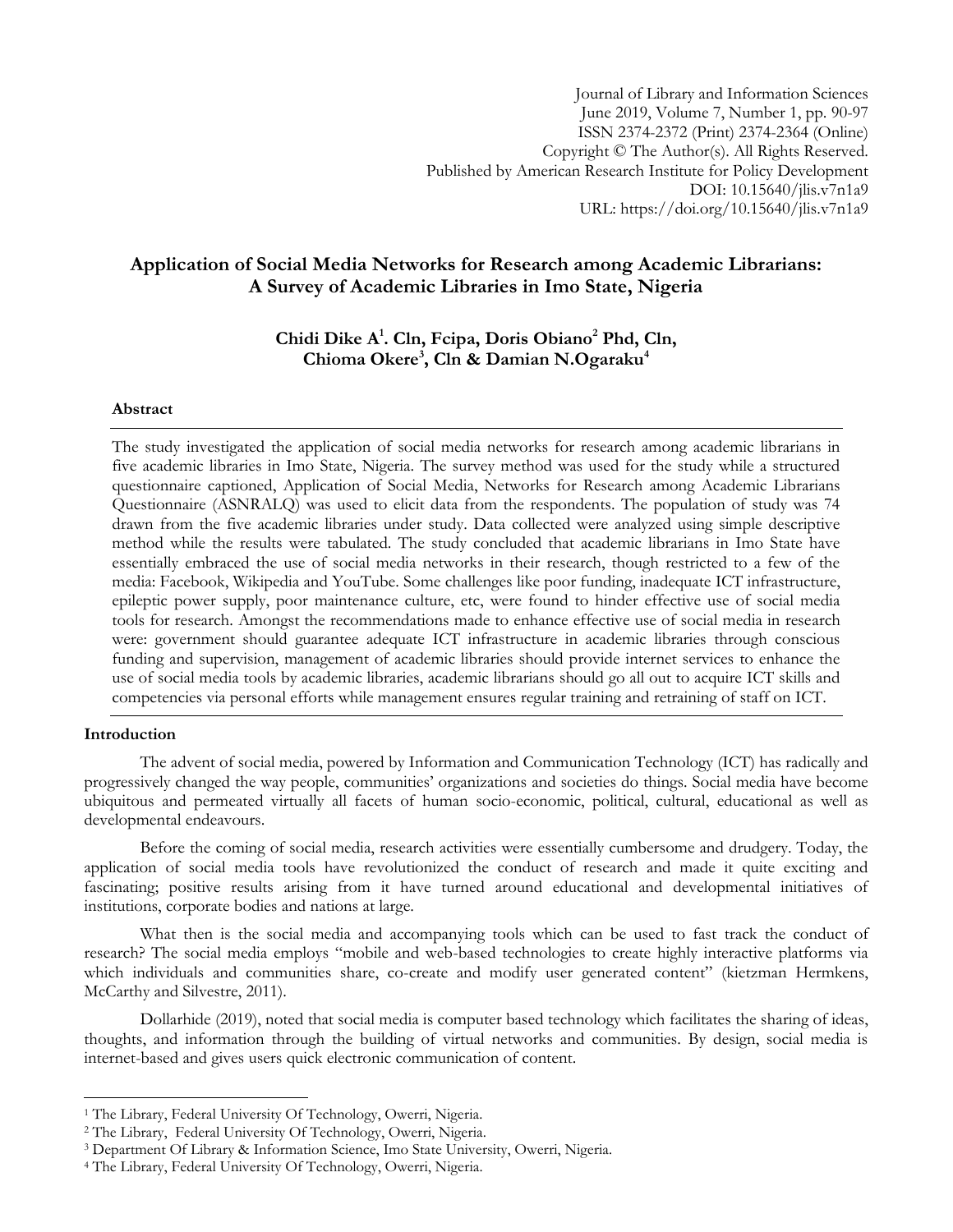## Chidi Dike et al. 91

Content includes personal information, documents, videos and photos. Users engage with social media via computer, tablet or smart phone via web-based software or web application, often utilizing it for messaging.

According to Jamie (2019), there are over 60 types of social media; prominent among them are Facebook, WhatsApp, YouTube, Twitter, Wikis, Wechat, Qzone, Instagram, Tumbir, Google +, Baidu, Tieba, Skype, Viber, Sina, Weibo, LINE, Snapchat and Blogs, etc.

The global trend today is to adopt and apply the wide range of social media tools in research and development; this has paid off handsomely. Academic librarians just like their comparable counterparts in schools, colleges and faculties are statutorily required to engage in research and generate peer reviewed published works for assessment and promotion. It has thus become imperative for these calibres of librarians to work towards increasing the level of their research competitiveness by deploying these internet-driven devices for harvesting ideas, information gathering, cross fertilization of ideas and knowledge enrichment to their advantage. Notwithstanding the overabundance of advantages realizable from use of social media in research activities, librarians may be saddled with the problem of acquiring the relevant skills and competencies necessary to use these devices in research. This investigation will therefore find out how inclined academic librarians in Imo State, Nigeria are in using social media networks for conducting research and their probable impact on their research output.

## **Statement of the Problem**

Despite the overabundance of benefits derivable form the use of social in educational and developmental research, there seem to be glaring apathy among Librarians in fully using these media in conducting their research. Afolabi and Ipadeola (2017) acknowledged that social media have brought innovative changes like easy access to information, removal of information barrier, increase in information provision, sharing of ideas, widening knowledge base and encouraging online discussion.

However, notwithstanding these advantages, factors like inadequate ICT infrastructure in academic libraries to drive the adoption of social media networks, low level of the use of social media, and most importantly, lack of the necessary skills and competencies may be attributable for the apathy among librarians in using these ICT-driven devices. This study is therefore designed to investigate, academic librarians use of social media in conducting research in academic libraries in Imo State, Nigeria.

## **Objectives of the Study**

The broad objective of this investigation is to find out academic librarians use of social media for research in libraries in Imo State, Nigeria.

The specific objectives are to:

- i. Find out the various social media used by academic librarians in Imo State to conduct research;
- ii. Investigate the frequency of use of social media among academic librarians in Imo State;
- iii. Evaluate the contributions of social media use for research among academic librarians in Imo State; and
- iv. Identify the challenges affecting the use of social media for research

## **Research Questions**

The study was anchored on the under listed research questions:

- i. What are the social media platforms used by academic librarians in Imo State to conduct research?
- ii. How frequent do librarians use social media to conduct research?
- iii. What impact do the use of social media have on academic librarians research output?
- iv. What challenges inhibit academic librarians' use of social media for research?

#### **Significance of the Study**

Apart from awareness creation on the relevance of social media for research and professional activities, the study will expose librarians and academics to the benefits derivable from the application of social media on other facets of human endeavour. Furthermore, the study will sensitize management of libraries and tertiary institutions on the imperative of putting in place the necessary ICT infrastructure which drive application of social media so as to encourage their use by librarians and faculty members. This will ultimately enhance research productivity for better service delivery in institutions.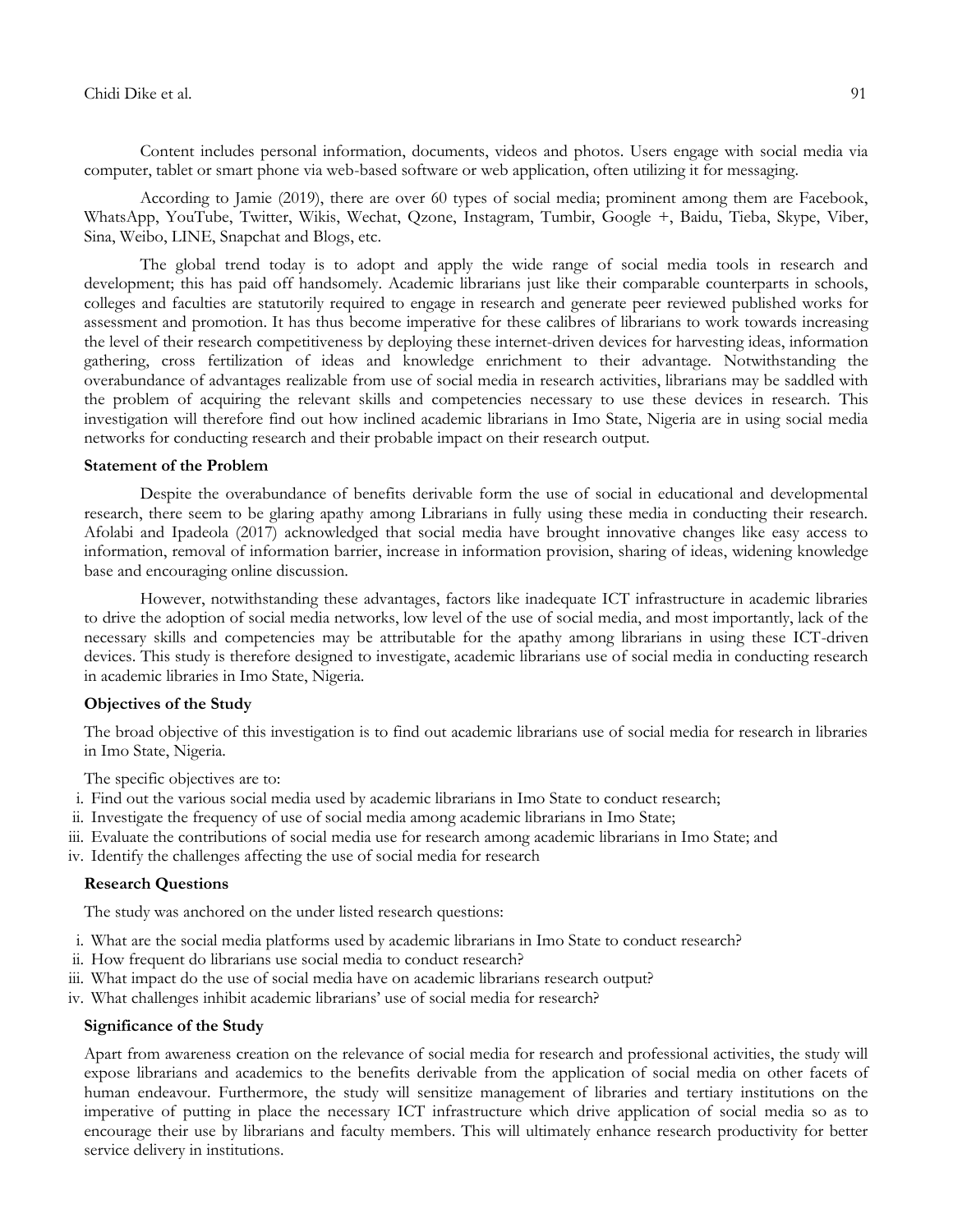#### **Review of Related Literature**

Technology has revolutionized the world and significantly changed the ways library operations can be deployed and activated to render traditional operations of materials selection, ordering, acquisition, receipt, settlement of payment, processing, retrieving and utilization.

Indeed technology is like an octopus and has its tentacles in virtually every library service:- circulation, reference, serials, current awareness service (CAS), selective dissemination of information (SDI) services, to mention but these few. Users can interact, ask questions and get answers from the comfort of their homes, offices or wherever, without having to be physically present in the library. Thanks to availability of technology tools to persons, libraries and information centers.

Madukoma (2017) stressed that with the introduction of these tools, the library cannot but make use of them to enhance and meet users demand. Among these tools is the social media which has made its way to the library.

What then is the social media? Investopedia (2019) explained that social media is computer based technology which facilitates the sharing of ideas, thoughts, and information through the building of virtual networks and communities. It further notes that by design, social media is internet-based and gives users quick electronic communication of content. Content includes personal information, documents, videos, and photos. Users engage with social media via computer, tablet, or Smartphone via web based software or web application, often utilizing it for messaging.

According to Spencer (2019) there are over 60 types of social media. Prominent among them are Facebook, WhatsApp, YouTube, Twitter, Wikis, Wechat, Qzone, Instagram, Tumbir, Google +, Baidu, Tieba, Skype, Viber, Sina, Weibo, LINE, Snapchat and Blogs, etc.

To Subramani (2015), the term social media refers to internet-based applications which enable people to communicate and share resources and information. It describes any medium that facilitates and regulates real time social media communication among users. They are used to communicate with more than one person at a time. It includes networking sites like Facebook, Myspace; Micro blogging sites like Twitter and tumlri; media sharing sites like YouTube, and Flickers, blogs and other communication within the virtual world. For Simisaye and Adeyeoye (2015) social media can be described as online technologies and practices which people use to share opinions, insights, experiences and perspectives and it takes many different formats, including texts, images audio and video images.

Social media are platforms for discussing and sharing of ideas and information on areas of interests. They are modern interactive communication channels through which people connect to one another, share ideas, experiences, pictures, messages and information of common interest. What distinguishes the social media from the conventional means of communication is their interactive nature which allows the audience to participate in it from any part of the world they reside (Ezeah, Asogwa and Edogor(2013).

Social media has empowered librarians to become part of digital communication where they collaborate and share their works as well as promote their products and services within the global world. The diverse platforms of social media are there for the library and information science professionals to utilize; it will be an aberration for LIS professionals not to explore them in this globalized society (Ekere, Akanwa and Benson, (2015). Doubtless, the communication and integrative power of the social media is far reaching and pervasive and must be deployed to achieve maximum speed and timeliness in research by academic librarians.

Characteristically social media are distinguished by their interactive capabilities which allow users to participate in it from any part of the world they reside. Social communities focus on bringing people together to interact with one another through chart rooms and encourage users to share personal information and ideas via personal web pages by providing easy way to use publishing tools free or inexpensive web space (Eke, Omekwu and Odoh, 2014).

By nature social media is noted for openness; anyone can become a member and appropriate their use. Ezeah and Igwesi (2012) identified some of the basic characteristics of social media as:

Participatory: Users have the opportunity to actively engage in the construction of knowledge rather than being passive consumers of content.

**Educative:** Users are kept abreast of the latest developments and can have open access to knowledge.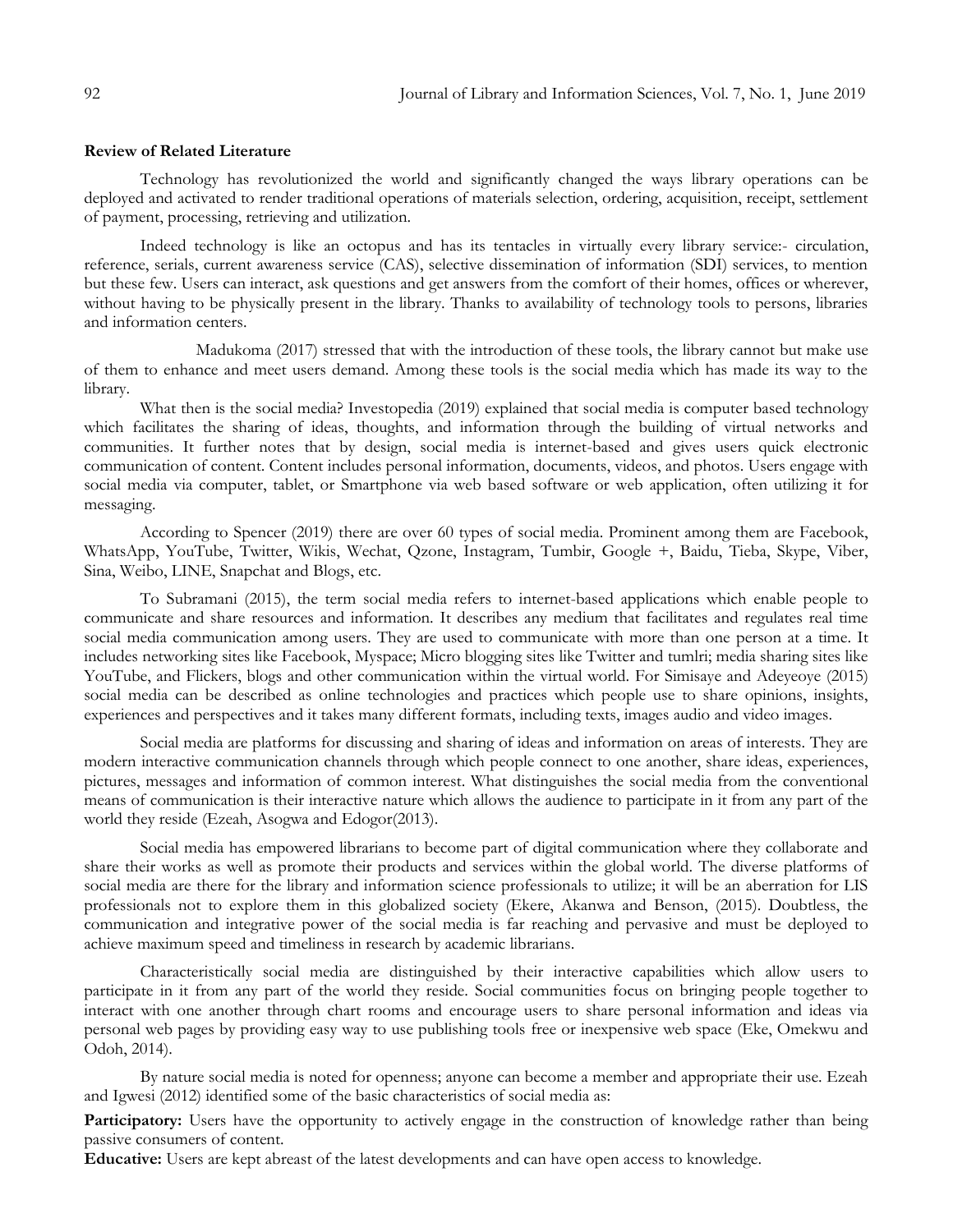**Collaborativeness:** Social media ensures knowledge sharing, establish communication link with experts and allow users to develop a team working skill.

**Fascinating:** Is very on inspiring, interesting and users can be engrossed in the use of social networks sites. Some users garner information with these sites in an easy and unhindered manner.

**Flexibility:** Easy content creation and sharing and easy update of files and personal contact.

According to Taylor and Francis (2014) social media is used by librarians to deliver a blend of customer services, news and updates, content/collection promotion, dissemination of institutions' research output, provision of educational tools and resources and for building relationships both within and outside the institution. Social media have the potential to help the increase engagement between users, library staff, and services. It is seen as an effective outreach tool, helping librarians to promote the work of their faculty and connect more deeply with the broader library community. This will in essence help bring a closer relationship between the librarians and their users.

Kumara (2016) cited by Jimogha, Jimogha and Udonsi (2017) listed social media that can be used in libraries to include, Facebook, Twitter, Myspace , YouTube, Research Gate, Rss, Wikis, Blogs, Library Thing, Slide share, Linkedln, etc.

A catalogue of benefits can be derived by librarians using social media networks, some of them according to Madukoma (2017) are:

- The cost of using social media are perceived to be below;
- It requires little training;
- It promotes library services and disseminates news quickly, delivering information more directly to users;
- It increases engagement and interactions with library users;
- It helps gather feedback to enhance user services
- The promotion of library holdings via social media can help increase usage of content;
- It enhances communication both within the library and with other departments; and
- It can be used for outreach activities through onward sharing, well beyond the institution itself, helping to build connections and reputation more broadly.

Despite a legion of benefits derivable from the use of social media, there are however, some challenges confronting their use. Some of these challenges were noted by Akidi and Umebali (2017), as:

- $\triangleright$  Irregular internet access makes it difficult for people to use social media information access, retrieval and use;
- $\triangleright$  Poor connectivity and low bandwidth problem; most institutions have limited bandwidth to support social media use for services;
- $\triangleright$  There is no privacy on personal information because of how information are shared and disseminated by friends on social media;
- $\triangleright$  Increase in number of cyber-crimes has posed a security concern against the social media;
- $\triangleright$  Displacement of reliable media sources; the use of newspapers, magazines, radio programmes are gradually being replaced by social media.

From the foregoing, the power, ubiquity and benefit of social media are real and here with us in information/ social media age; librarians and libraries must therefore adopt and deploy them positively and effectively in researches for maximum productivity.

#### **Research Methodology**

The survey method was used for this study while the research instruments was a questionnaire captioned; Adoption of Social Media Networks for Research among Academic Librarians (ASMNRALQ).

The population of the study was all the professional librarians in the five (5) academic libraries under study. The libraries are, Alvan Ikoku College of Education (ALVAN), Federal Polytechnic Nekede (POLYNEK), Federal University of Technology (FUTO), Imo State Polytechnic Umuagwo (IMOPOLY) and Imo State University (IMSU) all in Owerri, Imo state, Nigeria. In view of the fact that the population is not a large one and thus manageable, the entire population of 74 was adopted. The 74 questionnaire distributed, were all returned through the help of research assistants. There was thus 100% return rate of distributed questionnaire. Data collected was analysis using tables, frequency counts and simple percentage.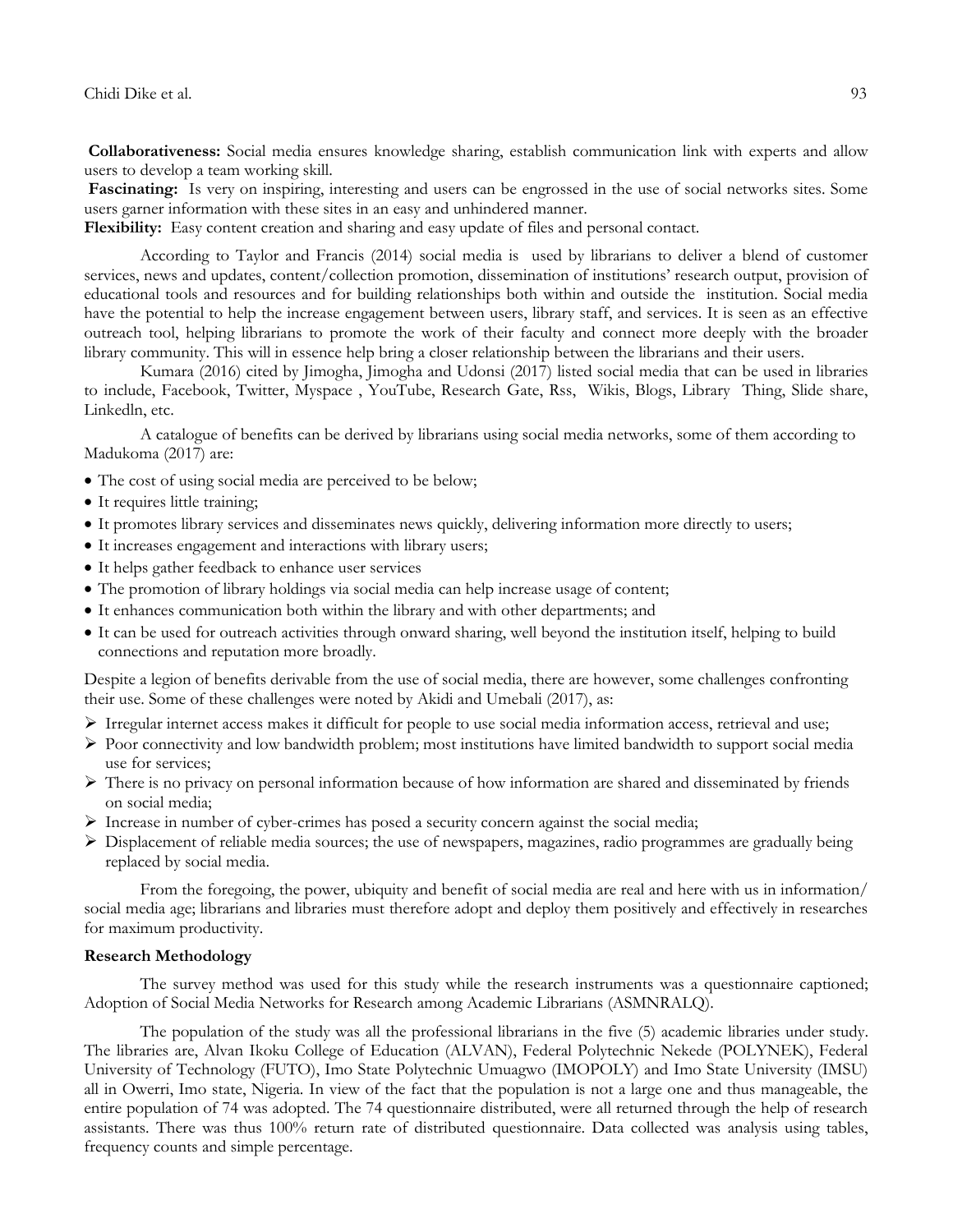# **Data Analysis and Discussion**

**Research Question 1**: What are the social media platforms used by academic librarians in Imo state to conduct research?

| S/N            | Social Media<br><b>Network</b> | Frequency of use | Percentage |
|----------------|--------------------------------|------------------|------------|
|                | <b>Blogs</b>                   | 5                | 6          |
| $\overline{2}$ | Delicious                      | $00\,$           | 00         |
| 3              | $\overline{\mathrm{Dig}}$      | $00\,$           | $00\,$     |
| 4              | Facebook                       | 75               | 100        |
| 5              | Flicker                        | 5                | 6          |
| 6              | Skype                          | 5                | 6          |
|                | Twitter                        | 20               | 25         |
| 8              | Viber                          | $00\,$           | 00         |
| 9              | Wikipedia                      | 50               | 67         |
| 10             | YouTube                        | 40               | 54         |

**Table I: Social media networks used for research by Academic Librarians.**

From the table I it is deductible that only Facebook 75 (100%), Wikipedia 50 (67%) and YouTube 40 (54%), are social media tools usually used for research by academic librarians. This is thus suggestive that the awareness of the existence or better still, the relevance of other social media platforms for research activities is very low among academic librarians.

**Research Question 2:** How frequent do academic librarians use social media to conduct research?

| S/N            | Social       | Very   | Percentage | Often          | Percentage | Occasionally   | Percentage | Never           | Percentage |
|----------------|--------------|--------|------------|----------------|------------|----------------|------------|-----------------|------------|
|                | Media        | Often  |            |                |            |                |            |                 |            |
|                | <b>Blogs</b> | $00\,$ | $00\,$     | 00             | 00         | 0 <sup>0</sup> | 00         | $\Omega$        | $00\,$     |
| ⌒              | Delicious    | $00\,$ | $00\,$     | 0 <sup>0</sup> | 00         | 0 <sup>0</sup> | 00         | 00              | $00\,$     |
| $\overline{ }$ | $\rm{Dig}$   | $00\,$ | $00\,$     | 0 <sup>0</sup> | 00         | 0 <sup>0</sup> | 00         | 00              | $00\,$     |
|                | Facebook     | 58     | 78         | 50             | 67         | 0 <sup>0</sup> | 00         | 00              | $00\,$     |
|                | Flicker      | $00\,$ | $00\,$     | 0 <sup>0</sup> | 00         | 0 <sup>0</sup> | 00         | 00              | 00         |
| 0              | Skype        | $00\,$ | $00\,$     | 0 <sup>0</sup> | 00         | 0 <sup>0</sup> | 00         | 00              | $00\,$     |
| -              | Twitter      | $00\,$ | $00\,$     | 0 <sup>0</sup> | 00         | 20             | 26         | 00              | $00\,$     |
| δ              | Viber        | $00\,$ | $00\,$     | 0 <sup>0</sup> | 00         | 0 <sup>0</sup> | 00         | 00              | $00\,$     |
| $\Omega$       | Wikipedia    | $00\,$ | $00\,$     | 50             | 67         | 30             | 40         | 00              | $00\,$     |
| 10             | YouTube      | 40     | 54         | 0 <sup>0</sup> | 00         |                |            | $\overline{00}$ | $00\,$     |

**Table II: Frequency Use of Social Media for Research**

Table II on frequency of use of social media for research revealed that 58(78%) of the respondents use Facebook very often while 50(67%) use it often. Furthermore, 40(54%) of academic librarians use YouTube for their research activities, 5(6%) use it occasionally. Admittedly this analysis shows that only Facebook, Wikipedia and YouTube social media platforms were used for research by academic librarians in Imo state.

**Research Question 3:** What impact do the use of social media have on the research output of academic librarians?

| S/N            | Impact                             | Frequency | Percentage $(\%)$ |
|----------------|------------------------------------|-----------|-------------------|
|                | Collaborative work                 | 74        | 100               |
| $\mathfrak{D}$ | Connection to colleagues           | 73        | 98                |
| 3              | Interaction with other researchers | 60        | 81                |
| 4              | Knowledge growth                   | 60        | 81                |
| 5              | Knowledge sharing                  | 74        | 100               |
| 6              | Knowledge transfer                 | 66        | 85                |
|                | Encourages learning                | 60        | 81                |
| 8              | Online discussion                  | 74        | 100               |
| Q              | Information dissemination          | 65        | 87                |
| 10             | Research skill improvement         | 69        | 93                |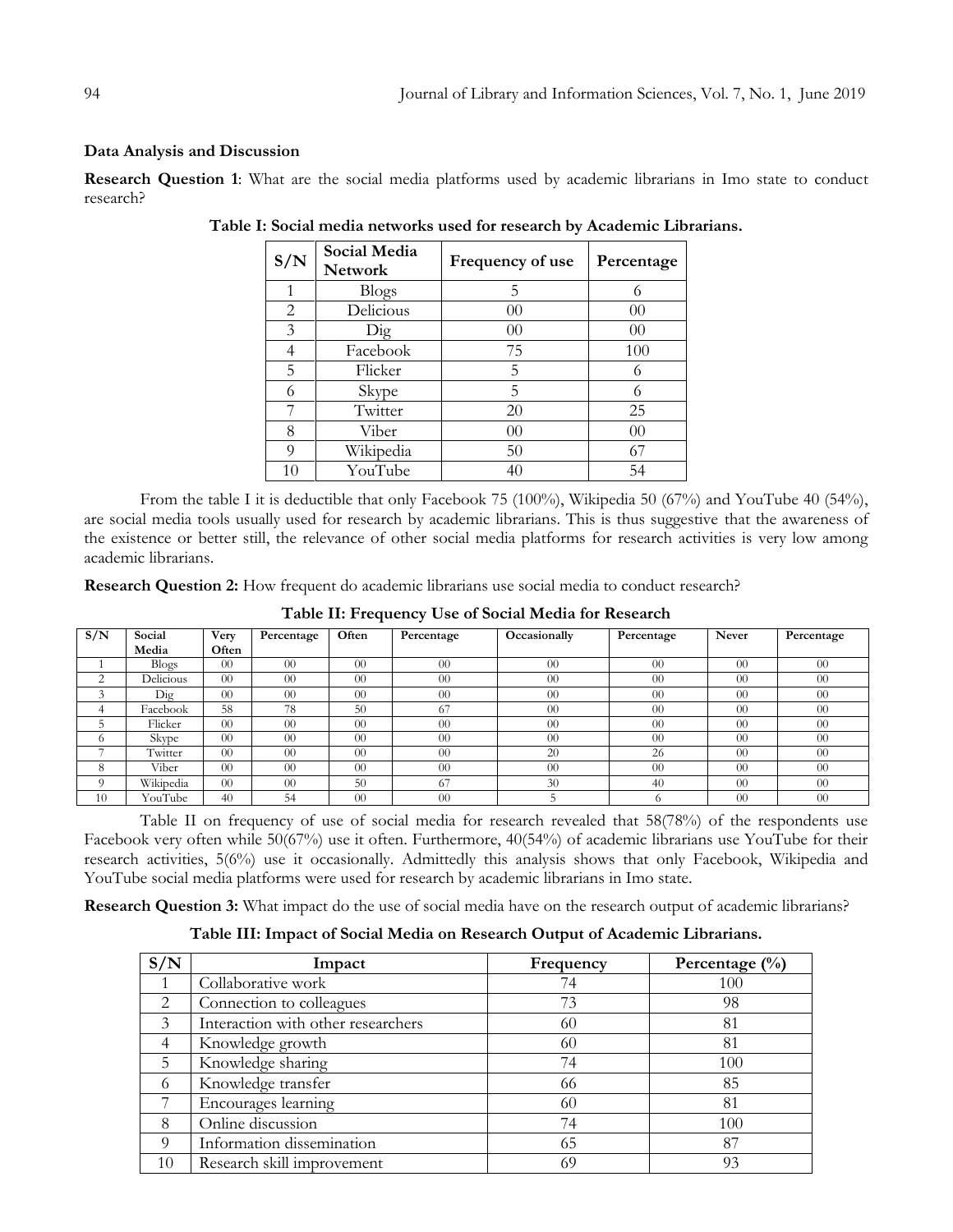Table III on impact of social media on research output of academic librarians shows that these professionals use social media for collaborative work 74(100%), knowledge sharing 74(100%), online discussion 74(100%) to connect with colleagues 73(98%), knowledge growth 60(81%), research skill improvement 69(93%), information dissemination 65(87%), interaction with other researchers 60(81%), knowledge transfer 66(85%) and encouragement of learning  $60(81\%)$ .

Evidently, all the academic librarians realize the power and potentials of social media networks for developing and improving their research outcomes.

| Research Question 4: What challenges inhibit academic librarians use of social media for research? |  |  |  |
|----------------------------------------------------------------------------------------------------|--|--|--|
| Table IV: Challenge of Social Media use in Research.                                               |  |  |  |

| S/N            | <b>Challenges</b>              | Frequency | Percentage $(\%)$ |
|----------------|--------------------------------|-----------|-------------------|
|                | Bandwidth problem              | 50        |                   |
| 2              | Epileptic power supply         | 74        | 100               |
| 3              | Poor funding                   | 70        | 94                |
| $\overline{4}$ | Inadequate internet facilities | 70        | 94                |
| 5              | Poor ICT skills                | 74        | 100               |
| -6             | Technophobia                   | 60        | 81                |
|                | Poor maintenance culture       | 65        | 87                |
| 8              | Problem awareness              | 50        | 67                |
| $\Omega$       | Lack of ICT infrastructures    | 74        | 100               |
| 10             | Lack of cooperation            | 45        | 60                |

From table IV, the respondents were unanimous that epileptic power supply 74(100%), lack of ICT infrastructure 74(100%) and poor ICT skills 74(100%) were some of the challenge which hamper the use of social media tools for research. Other reasons were, poor funding 70(94%), inadequate internet facilities 70(94%), poor maintenance culture 65(87%), technophobia 60(81%), bandwidth problem 50(67%), problem awareness 50(67%) and lack of cooperation among researchers 45(60%).

#### **Discussion of Findings**

The result of the findings revealed that academic librarians in Imo State recognize the relevance of application of social media in research. Fawkes and McCabe (2012) supports this position and observed that some lecturers and supervisors have integrated social media into their lectures, research and curricula. Unfortunately, the research findings also revealed that the most frequently used social media for research activities were Facebook, Wikipedia and YouTube. Ezeani and Igwesi (2012) bemoaned this retrogressive attitude among librarians for lagging behind in embracing opportunities offered by social media for research development and library services.

Furthermore, academic librarians in Imo State generally agreed that the power of social media is far reaching and have impacted positively in their research outcomes in the areas of collaborative work 100%, knowledge sharing 100%, online discussion 100%, connection to colleagues 98%, research skill improvement 93%, information dissemination 87%, knowledge growth 81% and encouragement of learning 81%.

However, certain challenges were found to be hindrances to effective use of social media. These include, lack of ICT infrastructures 100%, poor ICT skills 100%, epileptic power supply 100%, inadequate internet facilities 94%, poor funding 94%, poor maintenance culture 87%, technophobia 81% and bandwidth problem, 67% among others.

#### **Conclusion**

Professional academic librarians in Imo state, Nigeria have essentially embraced use of social media networks in their research. They are however, restricted for now, to a few of these media: Facebook, Wikipedia and YouTube. This is not good enough especially as Jamie (2018) noted that there are 60+ social networking sites worth knowing and used. Some challenges were discovered to be hindrances to effective and efficient use of social media networks for research. These include amongst others; epileptic power supply, poor funding, lack of ICT infrastructure, inadequate internet facilities, lack of maintenance culture and technophobia.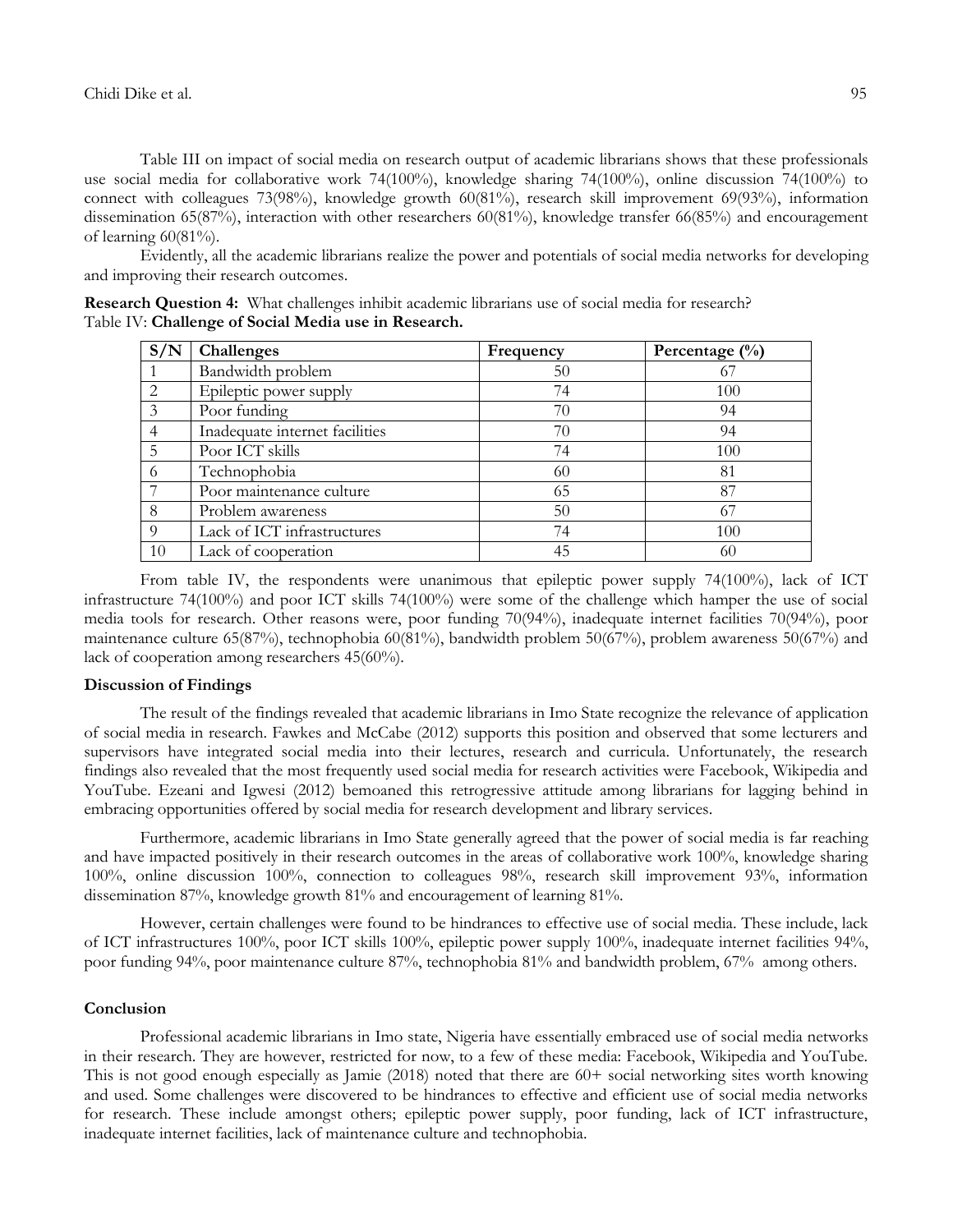# **Recommendations**

In view of the research outcome of application of social media networks for research among academic librarians in Imo State, Nigeria, the under listed recommendations are proffered:

- Management of academic libraries should provide internet services to enhance the use of social media tools by academic librarians.
- Librarians should adopt and implement a continuous maintenance culture to ensure preservation of ICT resources.
- Government should guarantee adequate ICT infrastructure in academic libraries through conscious funding and supervision.
- Academic librarians should go all out to acquire ICT skills and competencies through personal efforts while management ensures regular training and retraining of staff on ICT.
- Since constant power supply cannot be guaranteed, libraries should make provision for alternative sources of power like sound proof generating set and solar-power electricity supply.
- Conferences, Seminars and workshops should be organized to educate librarians on the relevance and use of social media networks in carrying out research.
- Since Facebook is the most popular of social media networks, librarians should establish Facebook page on their websites to encourage its use for research by both professionals, students and outside patrons.

#### **References**

- *Afolabi, A.K. & Ipadeola, D.A.(2017).* Social media usage and research productivity of library professionals in Federal University of Technology Akure, Ondo State, Nigeria*.* In *R.A. Egunjobi, J.A. Akerele & Efosa, E.E. (Eds),* integration of social media into library services in Nigeria in the 21est century. Akungba, Akoka, Ondo state, Nigeria: First feschrift publications, 233-247.
- *Akidi; J.O. & Umebali, C.O. (2017)*, Social media and information dissemination. In *R.A Egunjobi, J.A Akerele & Efossa, E.E (Eds)*, Integration of social media into library services in Nigeria in 21st century. Akungba, Akoka, Ondo State, Nigeria: First Feschrift publications, 128-150.
- *Dollarhide (2019)*. Social media definition accessed from investopedia.com/terms/s/social media. asp on April 9<sup>th</sup>, 2019.
- *Eke, J.N., Omekwu, C.O. & Odoh, J.N. (2014).* The use of social networking sites among undergrats student of University of Nigeria, Nsukka Library philosophy and practice (e-journal)
- paper1195digitalcommons.uni.edu/egi/viewcontent.egi?article=3114&context.
- *Ekere, J.N., Akanwa, P. & Benson, O.V. (2015).* Use of social media tools (SMT) as a marketing strategy for bringing back users of library and information centres (LICs). Proceedings of the 15<sup>th</sup> Annual Conference, Nigeria Library Association, Enugu State Chapter, 20<sup>th</sup>-27<sup>th</sup> November, 2015, Enugu, 43-53.
- *Ezeah, G.H., Asogwa, C.E & Edogor, I.O. (2013).* Social media use among students of universities in south-East, Nigeria. *Journal of humanities and social Science,* 16(3) : 23-32.
- *Ezeani, G.N. & Igwesi, U. (2012).* Using social media for dynamic library services delivery =: the Nigerian experience. *Library Philosophy and Practice* [https://www.digitalcommons.uni.edu.](https://www.digitalcommons.uni.edu/)
- *Fewkes, A.M & McCabe, M. (2012).* Facebook: learning tool or distraction? *Journal of Digital Learning in Teacher Education*, 28(3) : 92-98.
- *Jaime, J. (2018).* 60+ social networking sites you need to know about Accessed from makewebsitehub.com/socialmedia-sites on April 19, 2019.
- *Investopedia (2019).* Social media definition Accessed from [www.investopedia.com/terms/](http://www.investopedia.com/terms/)
- *Jamogha, F., Jamogha, O. & Udonsi,* A.P.(2017). *Social media as a means for promoting library services in Nigeria Universities in a digital age.* In *R.A. Egunjobi*, J*.A. Akepele & F.E. Efosa (Eds*), Integration of social media into library services in Nigeria in the 21st century (pp.57-71) Akungba, Akoka, Ondo State, Nigeria: First Feschrift Publications.
- *Madukoma, E. (2017). Enhancing reference services provision through the integration of social media*. In *R.A. Egunjobi, J.A. Akerele & E.E. Efosa (Eds),* Integration of social media into library services in Nigeria in the 21st century (pp.40-58). Akungba, Akoka, Ondo State, Nigeria: First Feschrift Publications.
- *Oke, H.N., Omekwu, C.O. & Odob, J.N. (2014)*. The use of social media networking sites among the undergraduate students of university of Nigeria, Nsukka, Nigeria. Library philosophy and practice (e-journal). Paper119digitalcommons.uni.edu/cg/viewcontent.cg;?articles=3114&content.